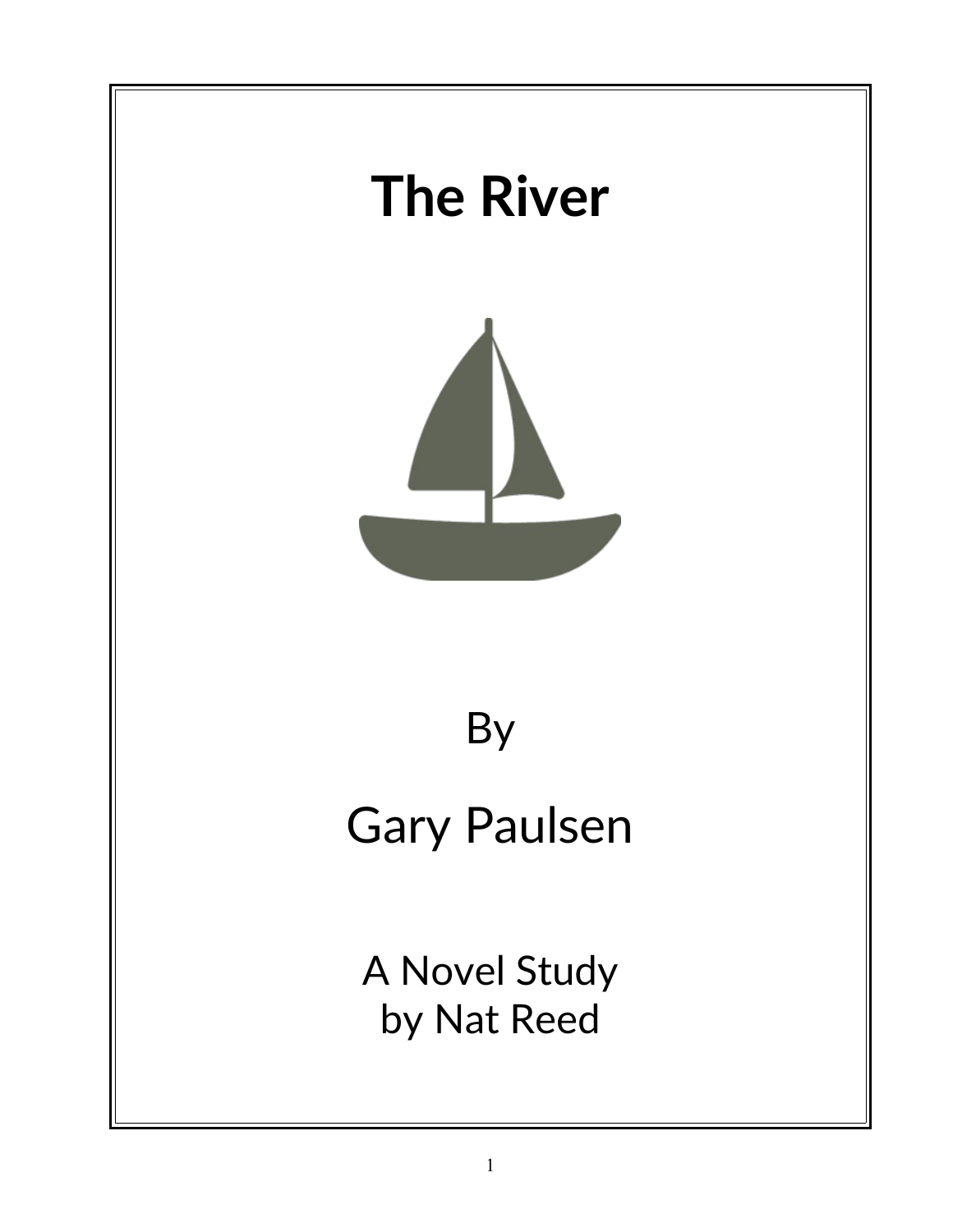

## **Table of Contents**

| <b>Suggestions and Expectations</b> | 3  |
|-------------------------------------|----|
|                                     |    |
| List of Skills                      | 4  |
| Synopsis / Author Biography         | 5  |
| <b>Student Checklist</b>            | 6  |
| Reproducible Student Booklet        |    |
| <b>Answer Key</b>                   | 70 |

**About the author:** Nat Reed was a member of the teaching profession for more than 35 years. He was a full-time instructor at Trent University in the Teacher Education Program for nine years. For more information on his work and literature, visit [novelstudies.org.](http://www.novelstudies.org/)

> Copyright © 2012 Nat Reed Revisions Completed in 2022 All rights reserved by author. Permission to copy for single classroom use only. Electronic distribution limited to single classroom use only. Not for public display.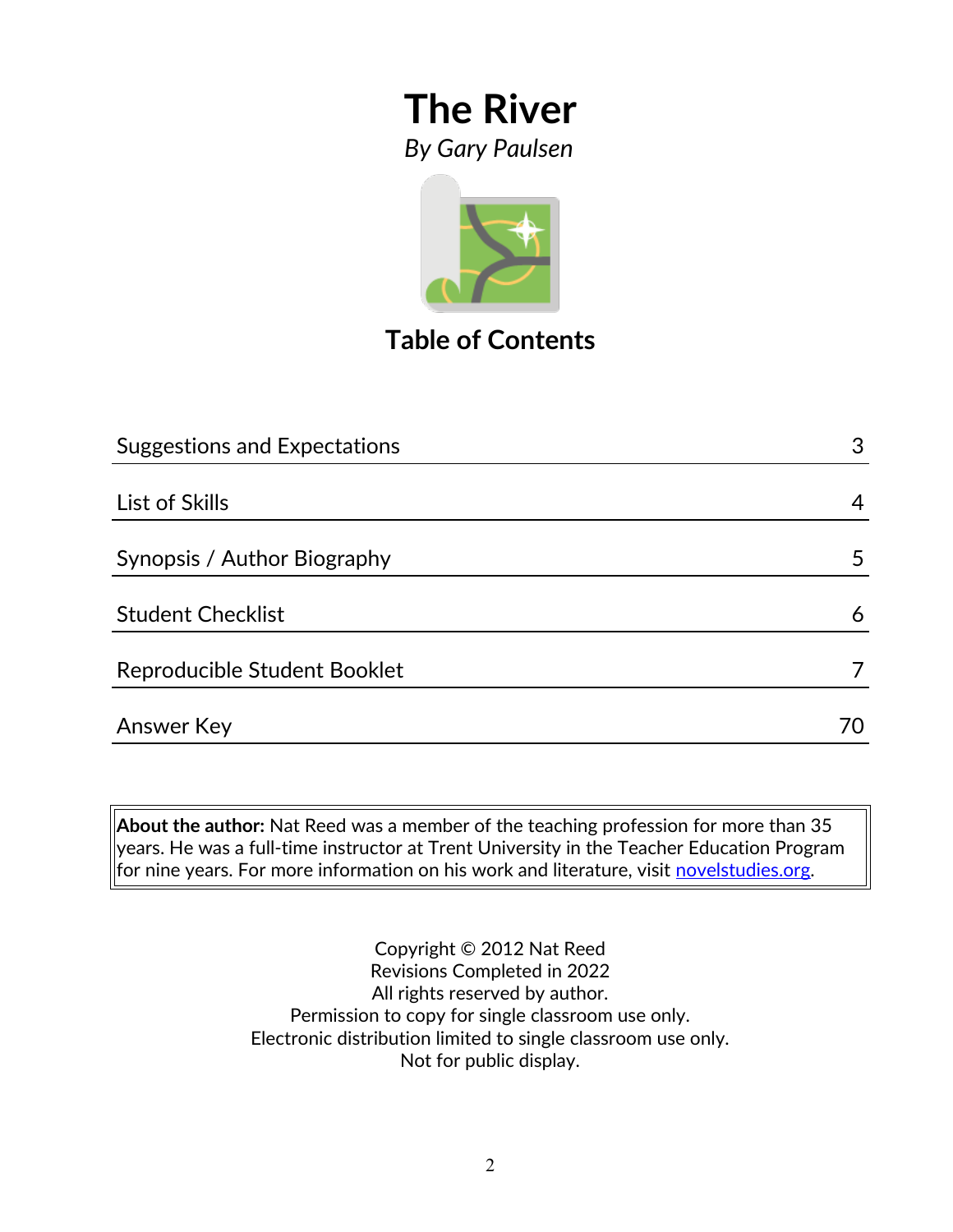

#### **Suggestions and Expectations**

This curriculum unit can be used in a variety of ways. Each chapter of the novel study focuses on two chapters of *The River* and is comprised of five different activities:

- Before You Read
- Vocabulary Building
- Comprehension Questions
- Language and Extension Activities

A **portfolio cover** (p.7) as well as a **Checklist** (p.6) are included so that students may track of their completed work.

**Every activity need not be completed by all students.** 

#### **Links with the Common Core Standards (U.S.)**

Many of the activities included in this curriculum unit are supported by the Common Core Standards. For instance the *Reading Standards for Literature, Grade 5*, makes reference to

a) determining the meaning of words and phrases. . . including figurative language;

b) explaining how a series of chapters fits together to provide the overall structure;

c) compare and contrast two characters;

d) determine how characters … respond to challenges;

e) drawing inferences from the text;

f) determining a theme of a story . . . **and many others.**

**Themes** which may be taught in conjunction with the novel include: wilderness survival, personal initiative and responsibility, selflessness, and adjusting to new and difficult circumstances.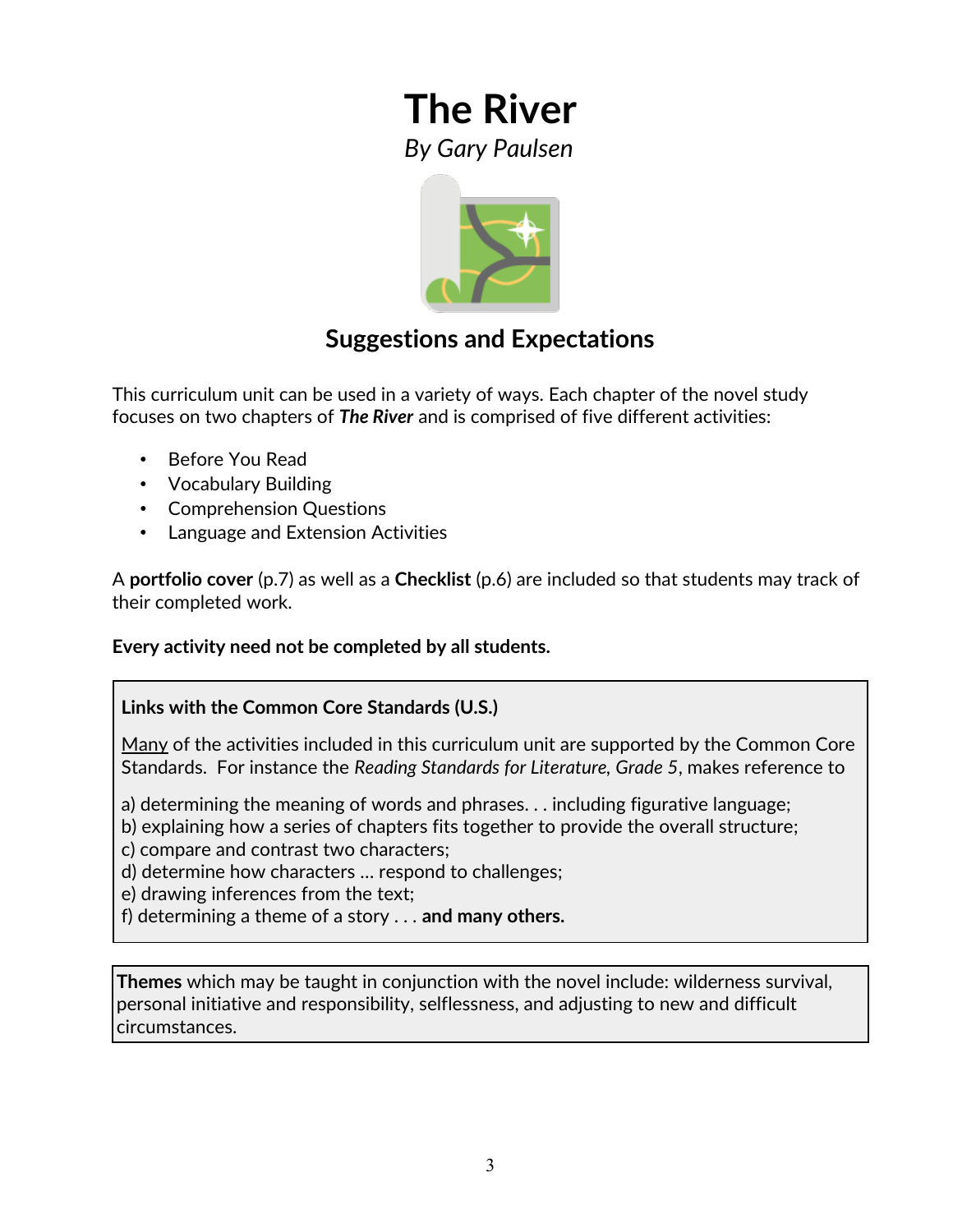# *By Gary Paulsen*

**The River**

#### **List of Skills**

#### **Vocabulary Development**

- 1. Locating descriptive words/phrases 8. Use of singular/plural nouns
- 2. Listing synonyms & antonyms 9. Using content clues: analogies
- 3. Identifying/creating *onomatopoeia* 10. Identifying parts of speech
- 4. Use of capitals and punctuation 11. Determining alphabetical order
- 
- 
- 7. Identifying/creating similes

#### **Setting Activities**

1. Summarize the details of a setting

#### **Plot Activities**

- 1. Complete a 5 W's Chart 5. Write a synopsis
- 2. Identify conflict in the story 6. Predict and outcome
- 
- 4. Identify the climax of a novel 8. Identify *foreshadowing*

#### **Character Activities**

- 
- 2. Compare two characters
- 
- 
- 3. Identify *cliffhangers* 7. Complete a Sequence Chart
	-
- 1. Determine character traits 4. Relating personal experiences
- 3. Understand concepts such as *meeting a challenge*

#### **Creative and Critical Thinking**

- 
- 
- 3. Write a letter to a friend 8. Write a Book Review
- 4. Complete an Observation Chart 9. Prioritize survival items
- 5. Practice brainstorming 10. Practice group work

#### **Art Activities**

1. Design a cover for the novel 2. Create a Storyboard.

- 1. Research 6. Conduct an interview
- 2. Write an editorial on an issue 7. Write about personal feelings
	-
	-
	-
	-
- 
- 
- 
- 
- 5. Identifying syllables 12. Identification of root words
- 6. Listing compound words 13. Identifying/creating *alliteration*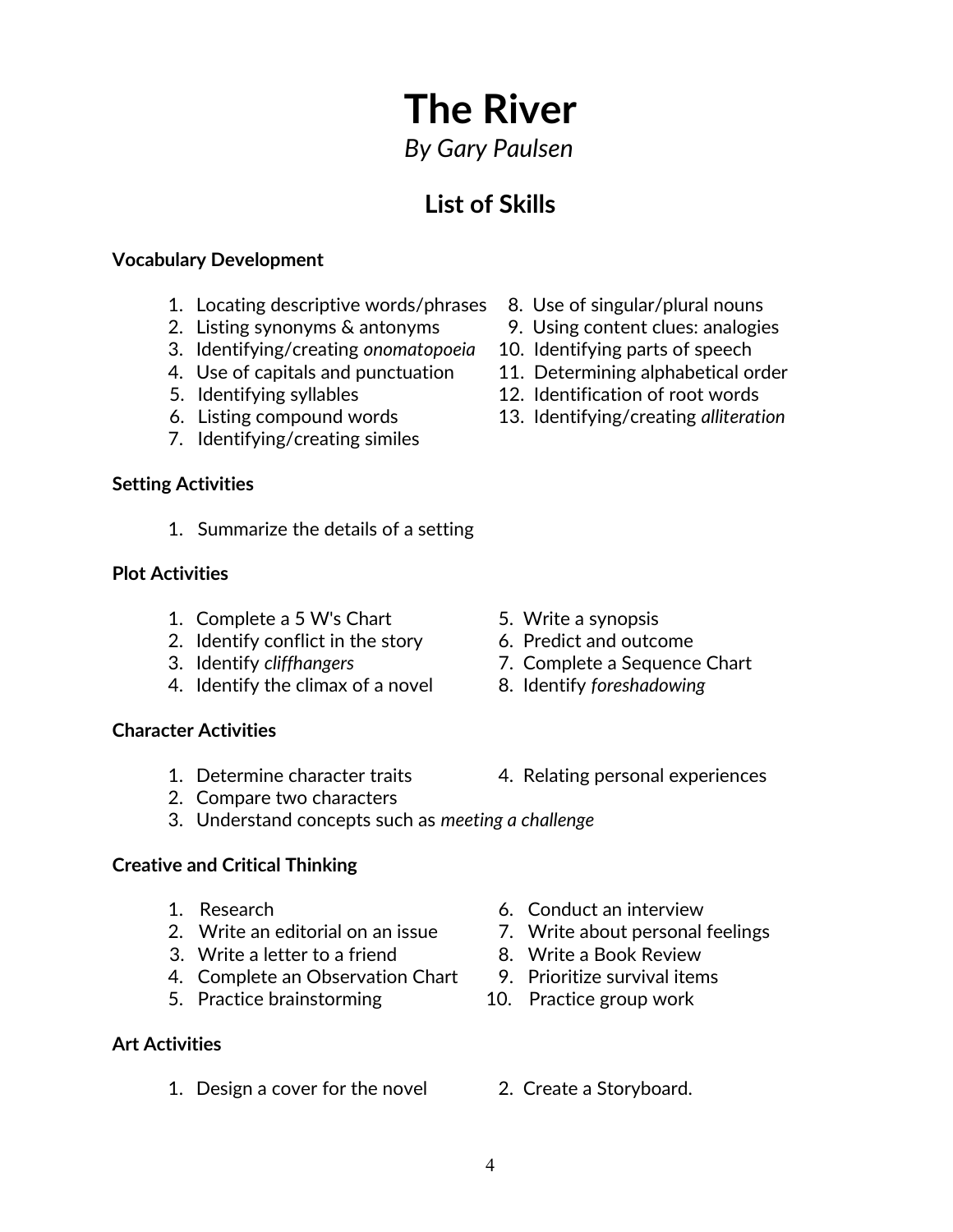#### **Synopsis**

 Brian is contacted by government researchers who propose that Brian reenact his survival experience - this time taking Derek, a psychologist, along to record their experiences. Derek is convinced that Brian's experiences will help others survive such wilderness ordeals.

 With Brian's parents' reluctant permission, he and Derek are dropped off at a remote lake, not far from Brian's former adventures. Brian insists that only an emergency radio and a couple of knives are left behind with them.

 During the first few days the two survivalists find events to be proceeding smoothly - too smoothly for Brian's liking, however this comes to a shattering end when their camp is struck by lightning and Derek is seriously injured. Unable to revive his friend from unconsciousness, and with their radio inoperative, Brian realizes he must get Derek to civilization. Using a map he discovers in Derek's suitcase, Brian determines that he might be able to reach a trading post located about a hundred miles away, by journeying down a nearby river.

 Brian quickly assembles a raft, straps Derek aboard and guides the water-logged craft on a harrowing trip down the Bowtie River to the trading post where emergency help is summoned. (Courtesy of the publisher)

#### **Author Biography** *Gary Paulsen*

 Gary Paulsen, a renowned author of novels for young people, presently lives in New Mexico. Three of Gary Paulsen's novels have been acclaimed as Newbery Honor Books: *Hatchet, Dogsong***,** and *The Winter Room*. *The River* is Gary's exciting sequel to *Hatchet*. His other novels include: *Brian's Winter* **(sequel)***, Brian's Return* **(sequel)***, Canyons, The Crossing, Dancing Carl, The Island, Popcorn Days and Buttermilk Nights, Sentries, Tracker, Woodsong, The Legend*



*of Red Horse Canyon, Escape From Fire Mountain, Danger on Midnight River.*

Gary Paulsen is an avid outdoors-man who competed in the Iditarod, a dog sled race across Alaska. He also frequently sails the Pacific Ocean.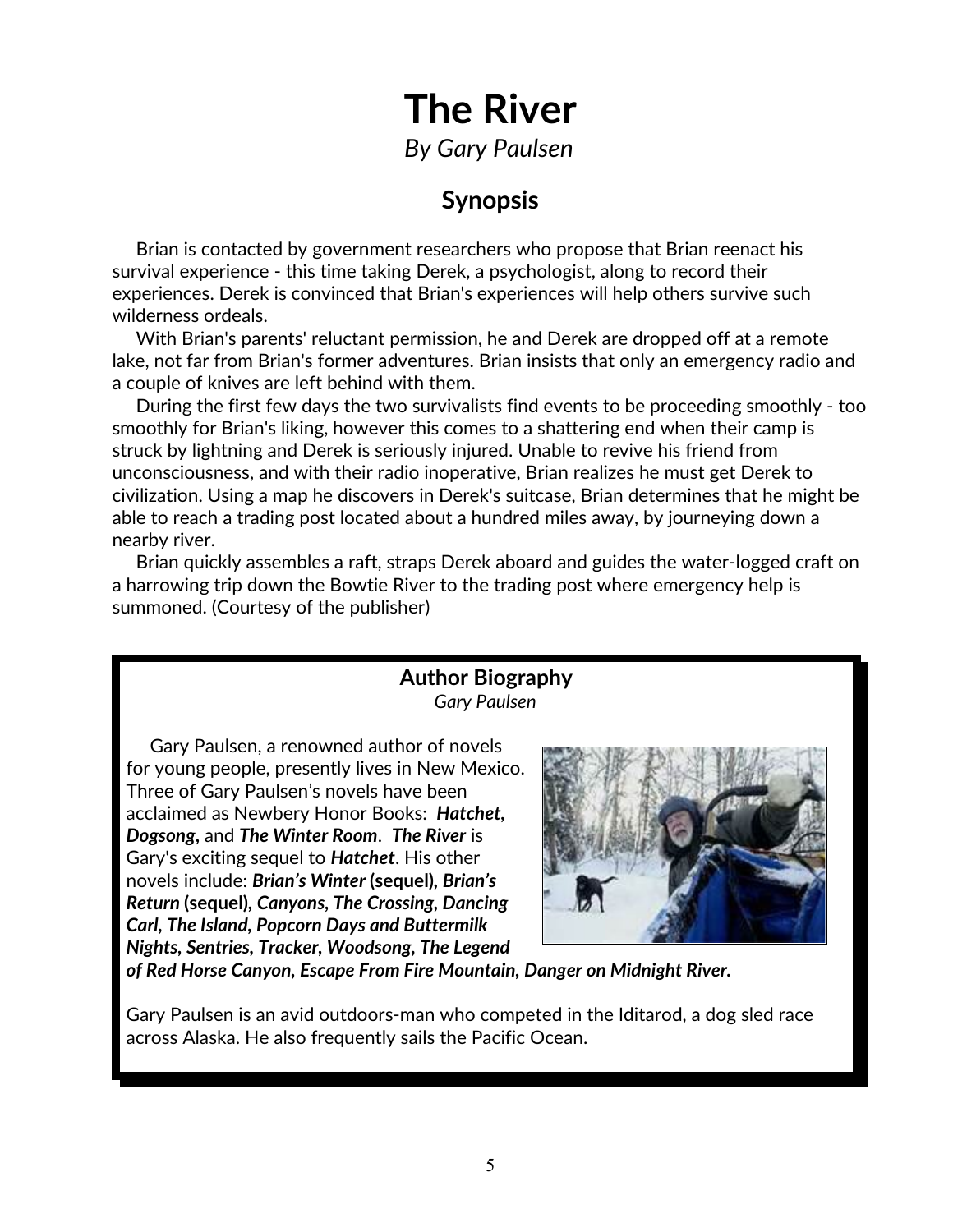

## **Student Checklist**

Student Name

| Assignment | Grade / Level | Comments |
|------------|---------------|----------|
|            |               |          |
|            |               |          |
|            |               |          |
|            |               |          |
|            |               |          |
|            |               |          |
|            |               |          |
|            |               |          |
|            |               |          |
|            |               |          |
|            |               |          |
|            |               |          |
|            |               |          |
|            |               |          |
|            |               |          |
|            |               |          |
|            |               |          |
|            |               |          |
|            |               |          |
|            |               |          |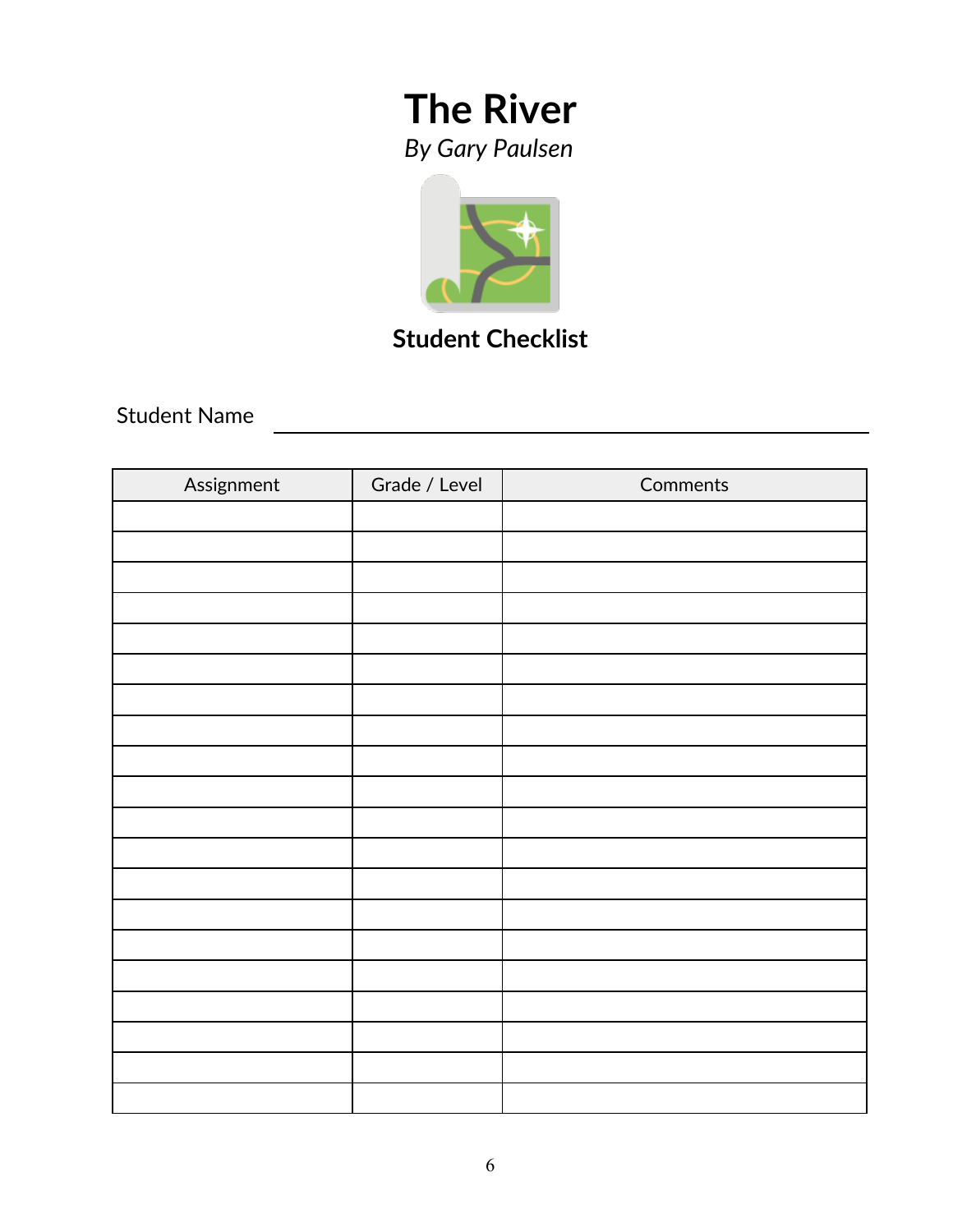# **The River**



# By Gary Paulsen

Name: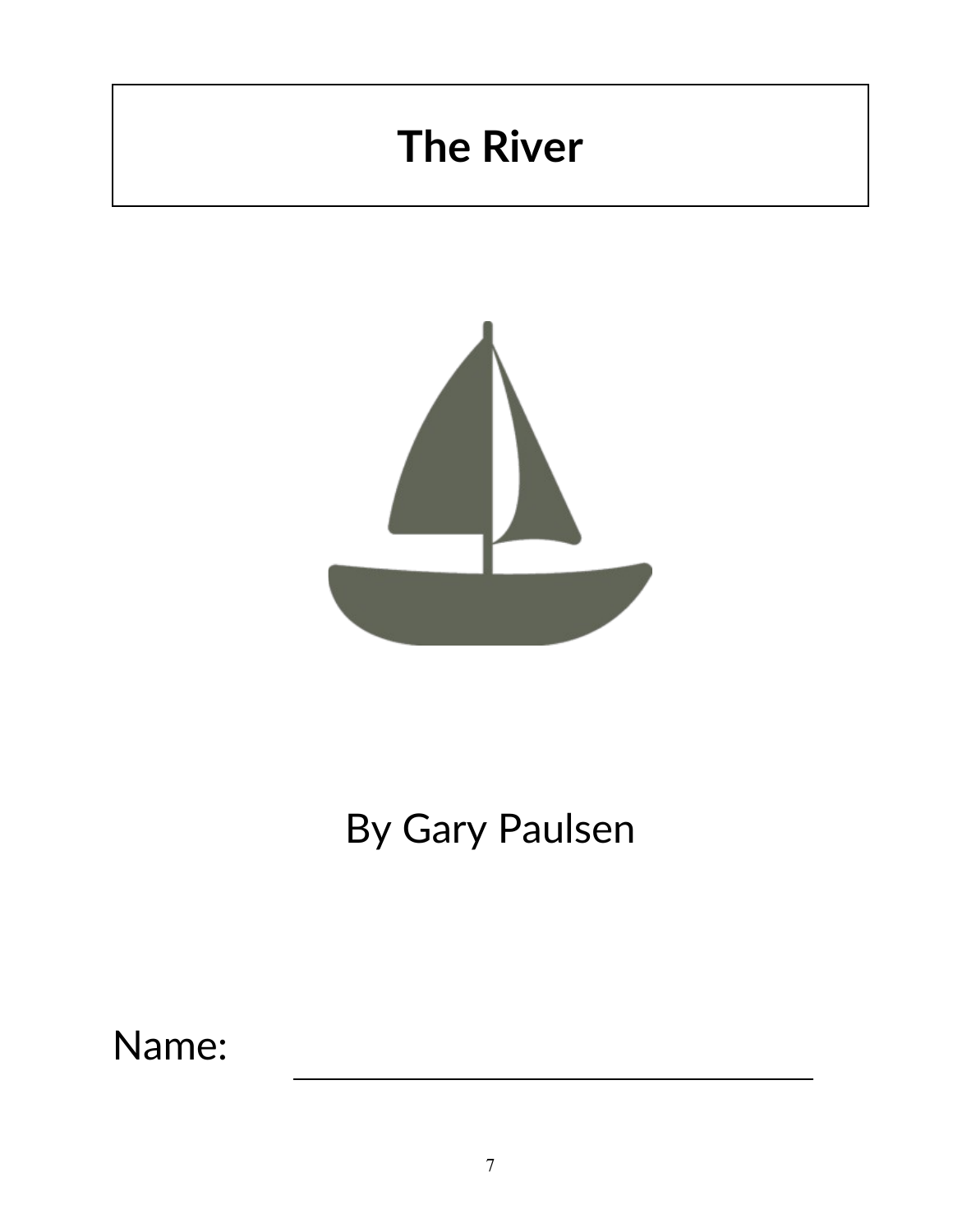## **The River** *By Gary Paulsen* **Chapter 1 - 2**

#### **Before you read the chapter**:

The main character of *The River*, Brian Robeson, has already survived a very traumatic experience (being stranded in the wilderness for several weeks with only a hatchet*). The River* is a sequel to the exciting adventures described in the novel *Hatchet*. Describe what long-lasting effects you think such a difficult experience would have on a person like Brian.

## **Vocabulary:**

Choose a word from the list to complete each sentence. [Be careful, some words may be appropriate for more than one sentence - try to pick the best fit.]

| insist    | publisher | sauteed      | sincerity |
|-----------|-----------|--------------|-----------|
| embarrass | evasive   | psychologist | counselor |

- 1. The school \_\_\_\_\_\_\_\_\_\_\_\_\_\_\_ was of the opinion that Mandie's fears were groundless.
- 2. Following her confession, all of Bente's friends were convinced of her \_\_\_\_\_\_\_\_\_\_.
- 3. The police officer found the suspect's responses to be quite \_\_\_\_\_\_\_\_\_\_\_\_\_\_\_\_.
- 4. "I must \_\_\_\_\_\_\_\_\_\_\_\_\_\_\_\_\_\_\_\_\_\_\_\_ on everyone present taking off their shoes," the tour guide said.
- 5. Adding and mushrooms to the recipe ruined the taste.
- 6. My camp \_\_\_\_\_\_\_\_\_\_\_\_\_\_\_\_\_\_\_\_ loved to tell ghost stories in the evening.
- 7. My mother has been the \_\_\_\_\_\_\_\_\_\_\_\_\_\_\_\_\_\_\_\_\_\_ of our town's newspaper for more than ten years.
- 8. Joanne has very thick skin, so it is almost impossible to \_\_\_\_\_\_\_\_\_\_\_\_\_\_\_\_\_\_\_\_ her.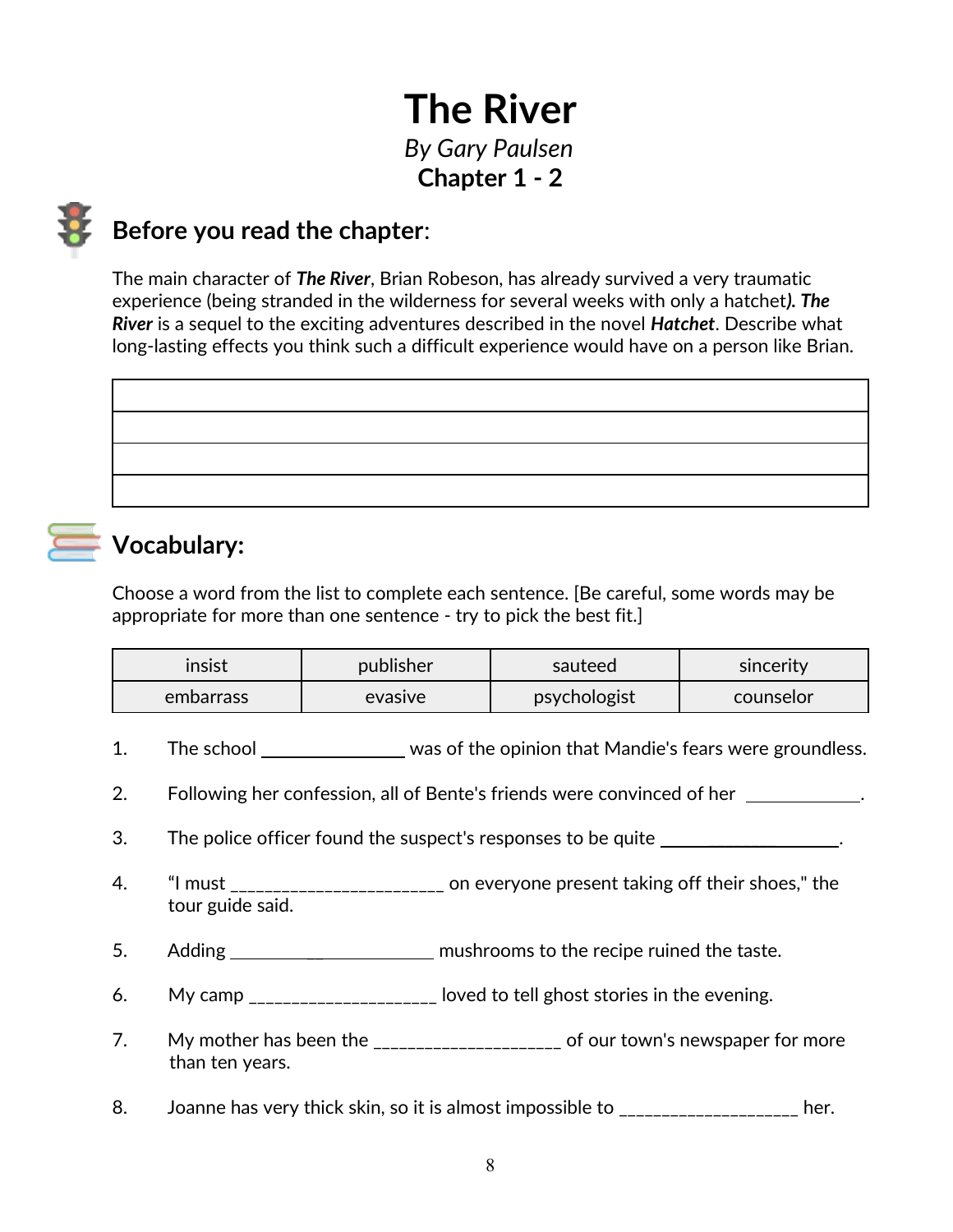

1. A strong atmosphere is able to create a particular mood in a story. For instance, an old abandoned house may evoke fear and mystery. The appearance of certain people will also lend to the atmosphere that an author is striving to create. What atmosphere is created by the opening paragraph of Chapter One? How does the author achieve this atmosphere?

- 2. The **setting** of a story includes not only where but when the story takes place. What is the setting of Chapter One and Two?
- 3. Describe how Brian's life changed after his experiences described in the novel, *Hatchet*.

4. Who were the three men with and what did they propose to Brian?

- 5. What was the purpose of the survival school?
- 6. Brian thought that he had survived his experiences in the wilderness mainly due to luck. What experience does he cite as proof of this?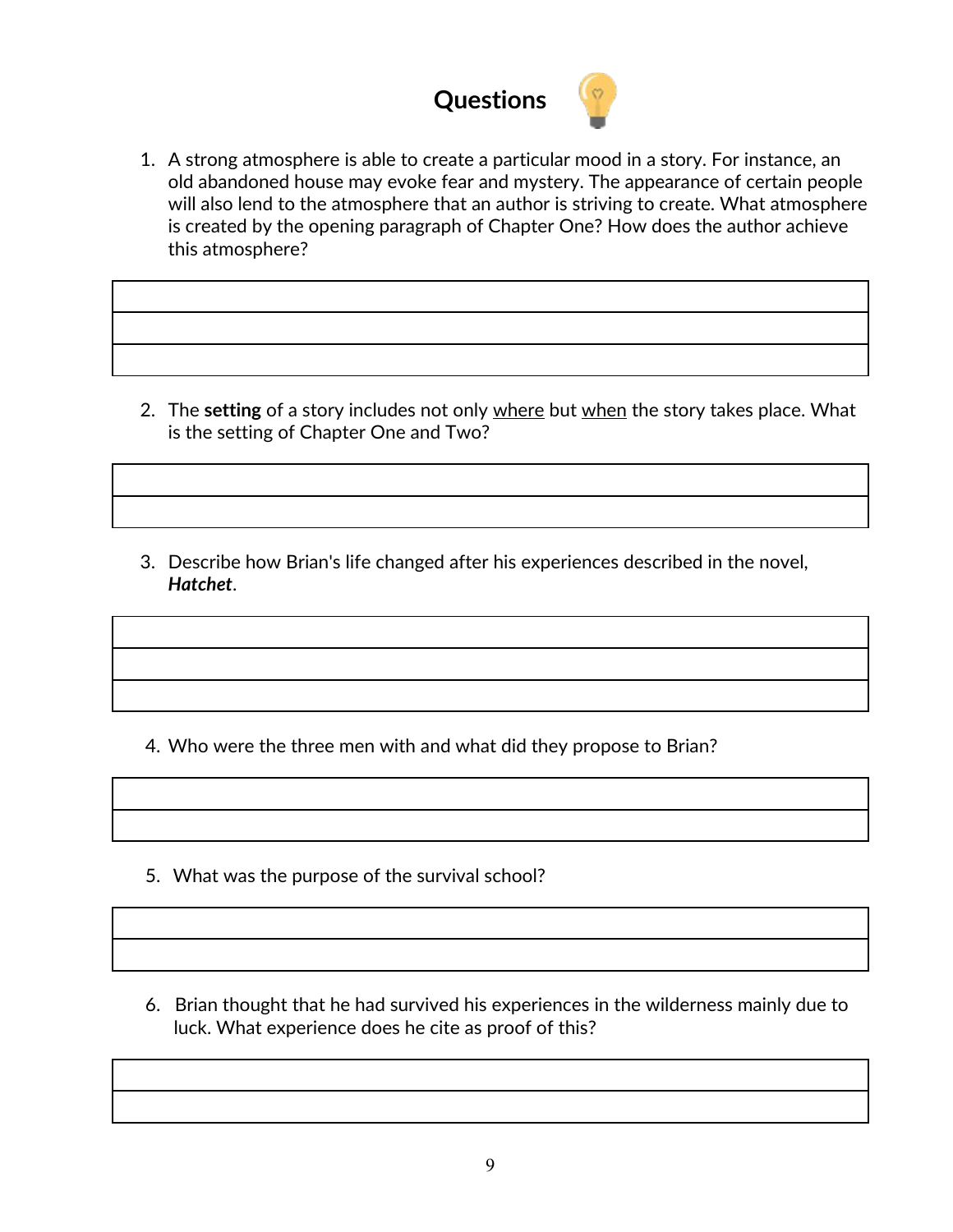- 7. Brian gives a two-word title to his survival experience. What is it?
- 8. Brian and his counselor had differing opinions on how the survival experience had impacted Brian. What were these two differing opinions?

9. Why did Brian believe that he had truly *discovered* fire?



## **Language Activities**



## **A. Investigation.**

It is important to understand the basics of what happened to Brian in the adventures described in the book, *Hatchet*. Complete either of part a or b below**.**

a) If you have already read *Hatchet*, write a brief synopsis of the novel below. Be sure to cover all of the important facts of the story that you remember.

b) If you have not already read *Hatchet*, find a synopsis of the book (either found on the back cover of the novel or online at a site such as www.amazon.com and write a brief synopsis of the novel below. Be sure to cover the important facts of the story.

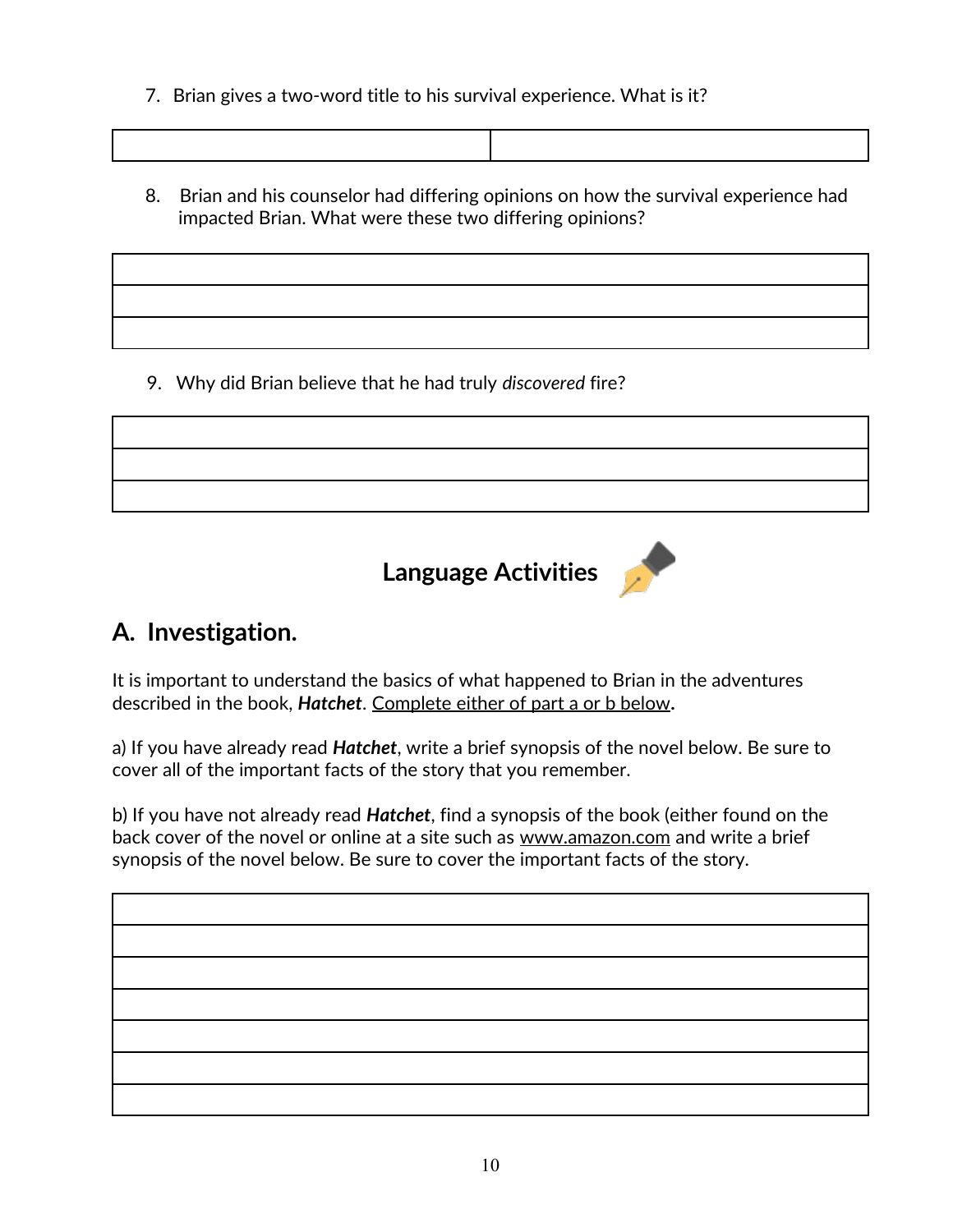## **B***.* **Homophones**

The first two chapters include a number of examples of words that have homophones – **air** – **heir** and **write** – **right** are two sets of examples of homophones. Two words are *homophones* if they are pronounced or spelled the same way but have different meanings.



Use each homophone in a sentence showing the meaning of each quite clearly.

#### **Example 1**

| Homophones Sentence |  |
|---------------------|--|
| $ 1.$ stares        |  |
| $ 2.$ stairs        |  |

#### **Example 2**

| Homophones Sentence |  |
|---------------------|--|
| $ 1.$ weight        |  |
| 12. wait            |  |

#### **Example 3**

| Homophones Sentence |  |
|---------------------|--|
| reel                |  |
| 2. real             |  |

**C**. Place the following words from these chapters in **alphabetical order**.

| suits      | 1.  |
|------------|-----|
| stepped    | 2.  |
| smiled     | 3.  |
| short      | 4.  |
| shrugged   | 5.  |
| special    | 6.  |
| situations | 7.  |
| something  | 8.  |
| studying   | 9.  |
| slowly     | 10. |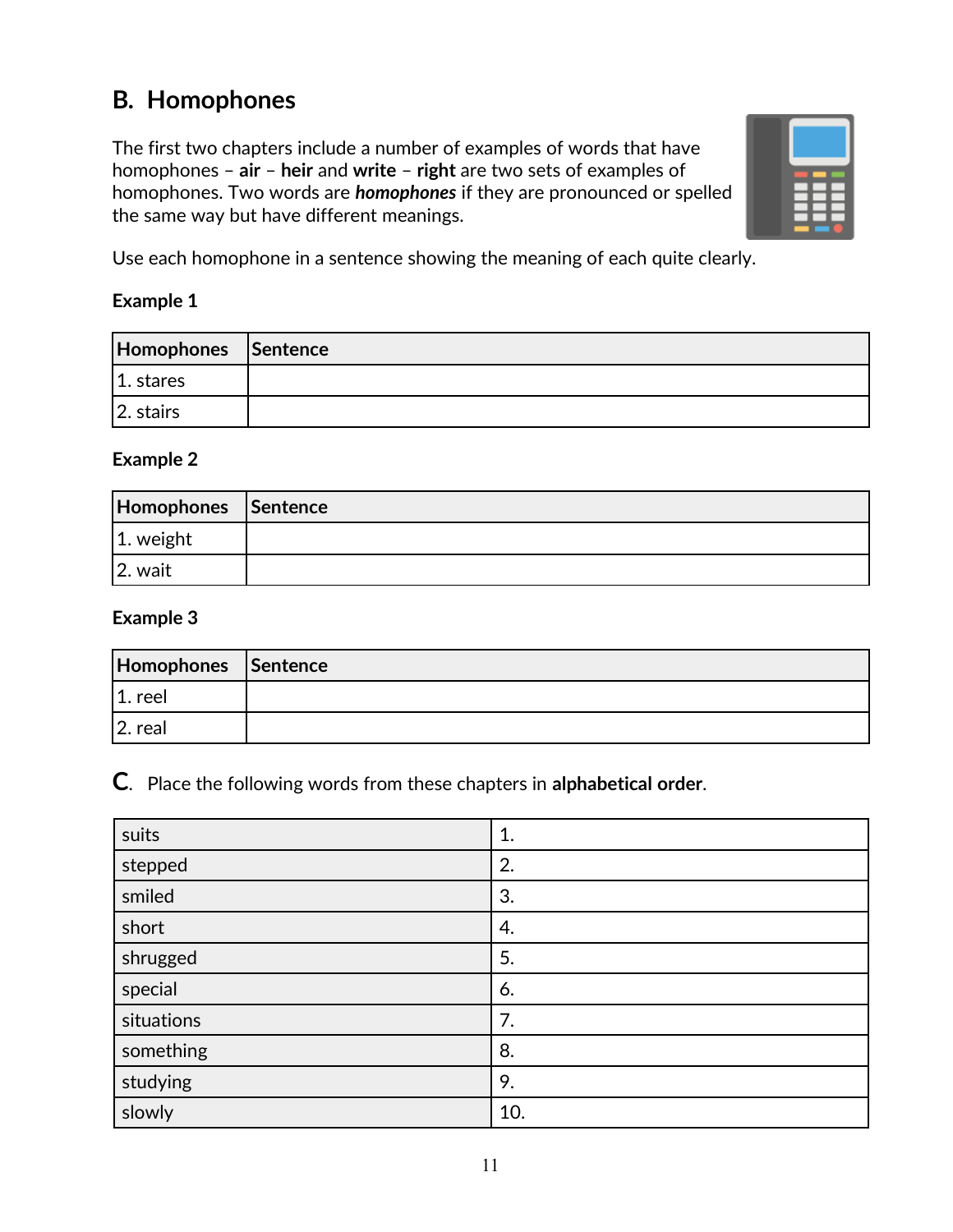**D.** Brian refers to a previous adventure with a **porcupine.** The porcupine is one of nature's most fascinating animals.



Using resources found in your school library or on the Internet research four interesting facts about this amazing creature.

| -1 |  |
|----|--|
| 2. |  |
| 3. |  |
| 4. |  |

#### **E. To be done in pairs or small groups.**

During Brian's first adventure (described in *Hatchet*) he copes with only a hatchet. As you might imagine, this was a most difficult ordeal.

If you were abandoned in the Canadian wilderness for three weeks what would you take with you if you had to fit it into an average-sized backpack? Remember there is no electricity and you are out of cell phone range. List the items you would take with you below. You may not take more than a total of ten items with you.

| ᅩ.                    | O.                            |  |
|-----------------------|-------------------------------|--|
| $\Omega$<br><u>L.</u> | –<br>$\cdot$                  |  |
| $\Omega$<br>J.        | 8.                            |  |
| 4.                    | $\mathbf Q$<br>$\prime \cdot$ |  |
| 5.                    | 10.                           |  |